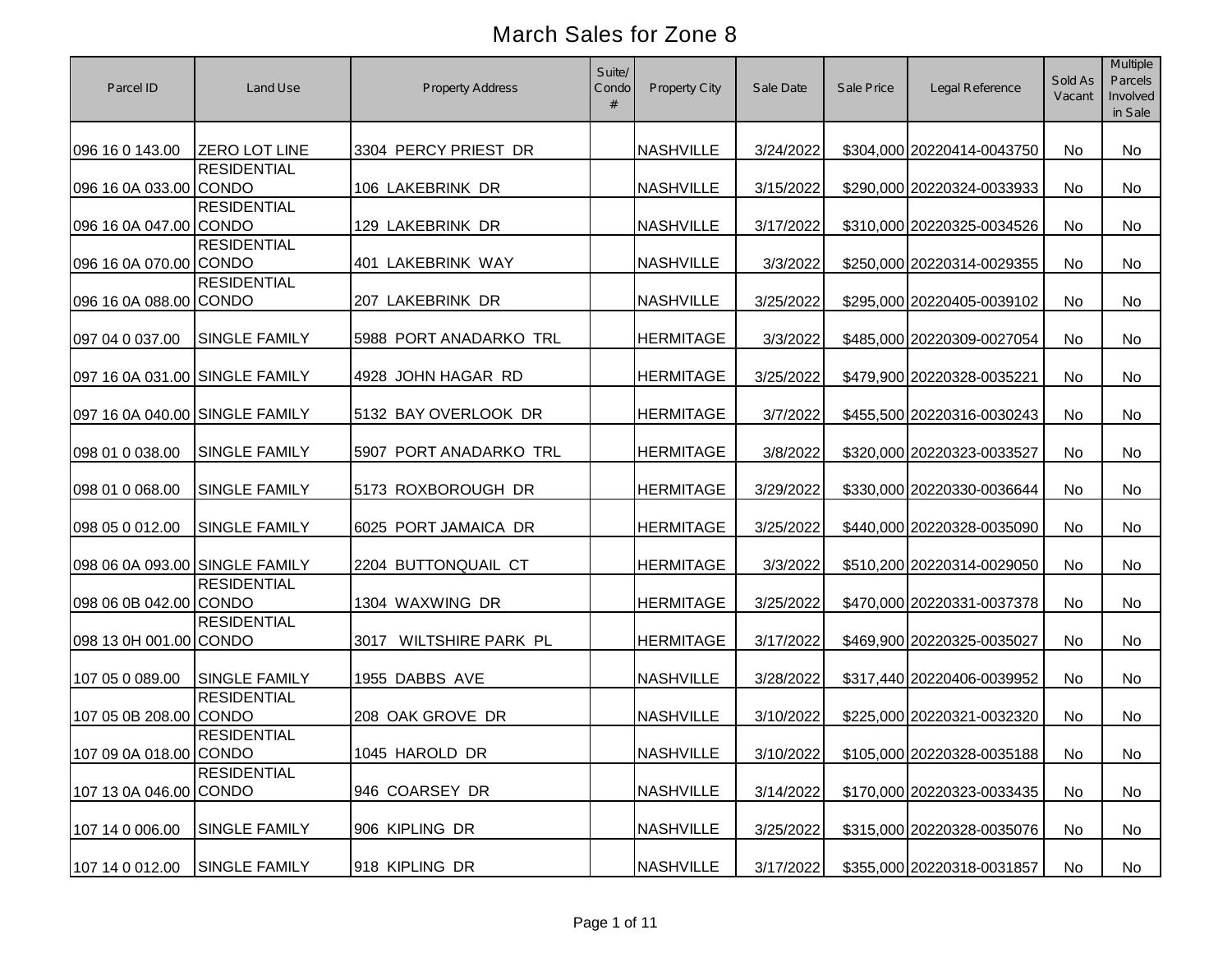| Parcel ID                      | Land Use             | <b>Property Address</b>   | Suite/<br>Condo | <b>Property City</b>          | Sale Date | Sale Price | Legal Reference            | Sold As<br>Vacant | <b>Multiple</b><br>Parcels<br>Involved<br>in Sale |
|--------------------------------|----------------------|---------------------------|-----------------|-------------------------------|-----------|------------|----------------------------|-------------------|---------------------------------------------------|
| 107 14 0 082.00                | <b>SINGLE FAMILY</b> | 901 ALADDIN DR            |                 | <b>NASHVILLE</b>              | 3/9/2022  |            | \$316,000 20220309-0026840 | No                | No                                                |
| 108 04 0 107.00                | <b>SINGLE FAMILY</b> | 3009 BLACKWOOD DR         |                 | <b>NASHVILLE</b>              | 3/10/2022 |            | \$396,000 20220322-0033034 | No                | No                                                |
| 108 07 0B 044.00 CONDO         | <b>RESIDENTIAL</b>   | 144 N TIMBER DR           |                 | <b>NASHVILLE</b>              | 3/4/2022  |            | \$153,500 20220314-0029401 | No                | No                                                |
| 108 08 0 009.00                | <b>SINGLE FAMILY</b> | 3400 WHITE PINE DR        |                 | <b>NASHVILLE</b>              | 3/31/2022 |            | \$406,100 20220401-0037842 | No                | No                                                |
| 108 08 0 161.00                | <b>ZERO LOT LINE</b> | 3206 LAKEFORD DR          |                 | <b>NASHVILLE</b>              | 3/14/2022 |            | \$243,000 20220315-0029987 | No                | <b>No</b>                                         |
| 108 12 0 095.00                | <b>ZERO LOT LINE</b> | 3229 LAKEFORD DR          |                 | <b>NASHVILLE</b>              | 3/21/2022 |            | \$225,000 20220329-0036177 | No                | <b>No</b>                                         |
| 108 12 0 149.00                | <b>SINGLE FAMILY</b> | 3024 REELFOOT DR          |                 | <b>NASHVILLE</b>              | 3/15/2022 |            | \$450,000 20220329-0036305 | No                | No                                                |
| 108 12 0B 004.00 SINGLE FAMILY |                      | 3108 HARBORWOOD DR        |                 | <b>NASHVILLE</b>              | 3/14/2022 |            | \$385,000 20220321-0032331 | No                | No                                                |
| 108 16 0 088.00                | <b>ZERO LOT LINE</b> | 1311 ISLAND VIEW CT       |                 | <b>NASHVILLE</b>              | 3/31/2022 |            | \$165,000 20220405-0039240 | No                | No                                                |
| 109 01 0B 022.00 CONDO         | <b>RESIDENTIAL</b>   | 3230 LINCOYA CREEK DR     |                 | <b>NASHVILLE</b>              | 3/3/2022  |            | \$279,000 20220316-0030630 | No                | No                                                |
| 109 05 0B 203.00 CONDO         | <b>RESIDENTIAL</b>   | 3535 BELL RD              | 203             | <b>NASHVILLE</b>              | 3/9/2022  |            | \$250,000 20220321-0032009 | No                | No                                                |
| 109 05 0D 043.00 CONDO         | <b>RESIDENTIAL</b>   | 1722 LINCOYA BAY DR       |                 | <b>NASHVILLE</b>              | 3/23/2022 |            | \$275,300 20220330-0036918 | No                | <b>No</b>                                         |
| 109 05 0D 050.00 CONDO         | <b>RESIDENTIAL</b>   | 1736 LINCOYA BAY DR       |                 | <b>NASHVILLE</b>              | 3/1/2022  |            | \$275,000 20220311-0028212 | No                | No                                                |
| 110 02 0B 061.00 CONDO         | <b>RESIDENTIAL</b>   | 2284 SEVEN POINTS CIR     |                 | <b>HERMITAGE</b>              | 3/25/2022 |            | \$525,833 20220328-0035085 | <b>No</b>         | No                                                |
| 110 02 0B 067.00 CONDO         | <b>RESIDENTIAL</b>   | 2280 SEVEN POINTS CIR     |                 | <b>HERMITAGE</b>              | 3/31/2022 |            | \$528,950 20220401-0037764 | <b>No</b>         | No                                                |
| 110 02 0B 074.00 CONDO         | <b>RESIDENTIAL</b>   | 602 LAKE RESERVE CV       |                 | <b>HERMITAGE</b>              | 3/31/2022 |            | \$190,000 20220401-0037784 | No                | Yes                                               |
| 110 02 0B 075.00 CONDO         | <b>RESIDENTIAL</b>   | 600 LAKE RESERVE CV       |                 | <b>HERMITAGE</b>              | 3/31/2022 |            | \$190,000 20220401-0037784 | No                | Yes                                               |
| 110 03 0A 005.00 SINGLE FAMILY |                      | 2616 LAKESIDE MEADOWS DR  |                 | <b>MOUNT</b><br><b>JULIET</b> | 3/25/2022 |            | \$625,000 20220404-0038652 | No                | No                                                |
| 110 03 0A 075.00 SINGLE FAMILY |                      | 2861 LAKESIDE MEADOWS CIR |                 | <b>MOUNT</b><br><b>JULIET</b> | 3/4/2022  |            | \$509,500 20220314-0029741 | No                | No                                                |
| 119 04 0A 001.00 SINGLE FAMILY |                      | 309 B WIMPOLE DR          |                 | <b>NASHVILLE</b>              | 3/21/2022 |            | \$485,000 20220330-0036858 | No                | No                                                |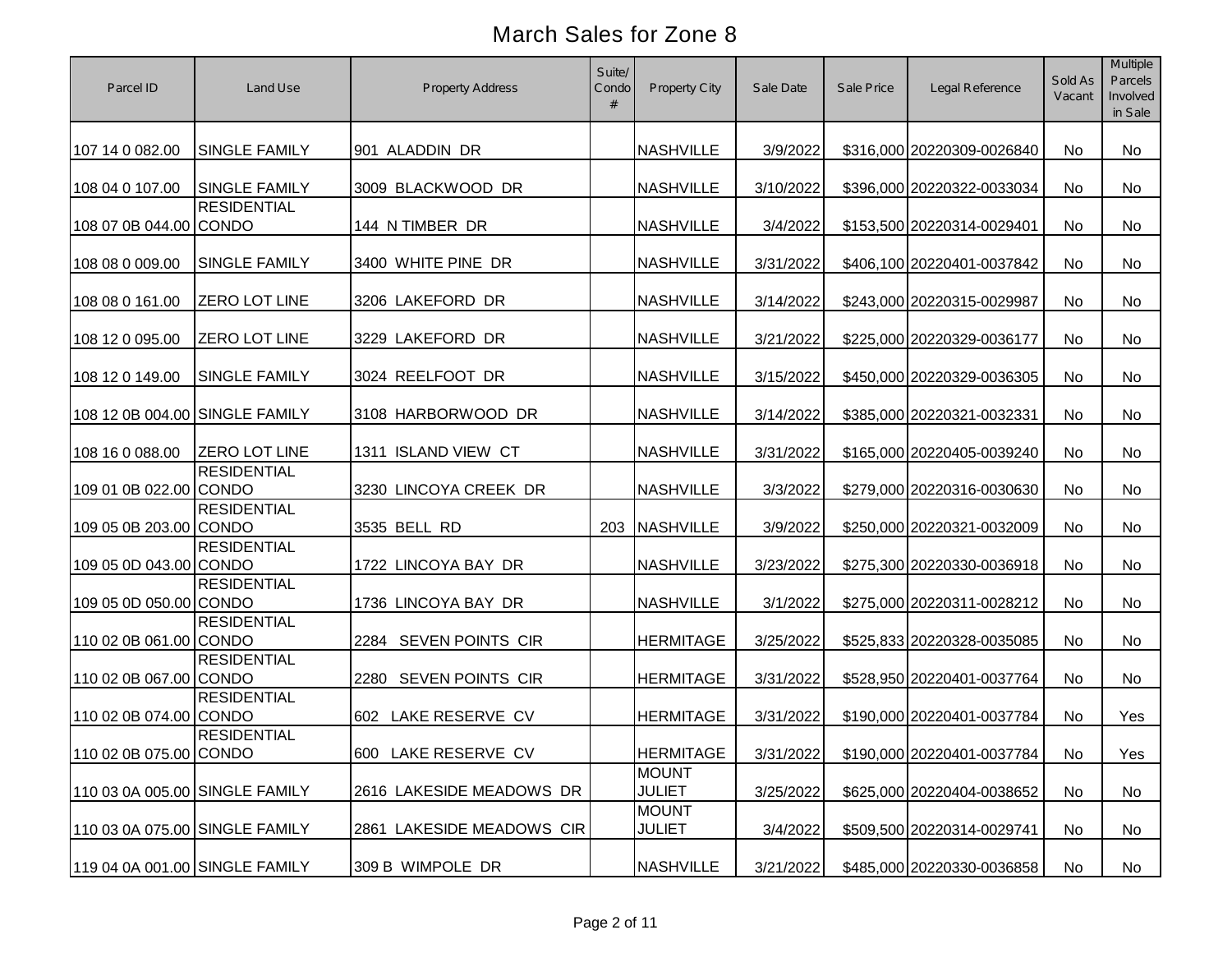| Parcel ID              | Land Use                                 | <b>Property Address</b> | Suite/<br>Condo<br># | Property City    | Sale Date | Sale Price | Legal Reference            | Sold As<br>Vacant | Multiple<br>Parcels<br>Involved<br>in Sale |
|------------------------|------------------------------------------|-------------------------|----------------------|------------------|-----------|------------|----------------------------|-------------------|--------------------------------------------|
| 119 07 0 014.00        | <b>SINGLE FAMILY</b>                     | 10 JACQULYN DR          |                      | <b>NASHVILLE</b> | 3/23/2022 |            | \$320,000 20220330-0037106 | No                | No                                         |
| 119 08 0 060.00        | SINGLE FAMILY                            | 720 CAMEO DR            |                      | <b>NASHVILLE</b> | 3/11/2022 |            | \$456,000 20220325-0034830 | No                | No                                         |
| 119 12 0 078.00        | <b>SINGLE FAMILY</b>                     | 718 DOVER RD            |                      | <b>NASHVILLE</b> | 3/31/2022 |            | \$410,000 20220408-0041075 | No                | No                                         |
| 120 05 0 173.00        | SINGLE FAMILY                            | 416 GLENPARK DR         |                      | <b>NASHVILLE</b> | 3/2/2022  |            | \$265,000 20220321-0032176 | No                | No                                         |
| 120 09 0 141.00        | SINGLE FAMILY                            | 501 DUNAILIE DR         |                      | <b>NASHVILLE</b> | 3/11/2022 |            | \$459,600 20220325-0034755 | No                | No                                         |
| 120 13 0 036.00        | SINGLE FAMILY                            | 1203 CURREY RD          |                      | <b>NASHVILLE</b> | 3/3/2022  |            | \$375,000 20220304-0024913 | No                | No                                         |
| 121 00 0 057.00        | <b>SINGLE FAMILY</b>                     | 1533 PLEASANT HILL RD   |                      | <b>NASHVILLE</b> | 3/30/2022 |            | \$300,000 20220404-0038583 | No                | No                                         |
| 121 04 0A 015.00 CONDO | <b>RESIDENTIAL</b>                       | 515 WILLIAMSBURG DR     |                      | <b>NASHVILLE</b> | 3/23/2022 |            | \$210,000 20220325-0034772 | No                | No                                         |
| 122 01 0A 359.00 CONDO | <b>RESIDENTIAL</b>                       | 219 BUCK RUN DR         |                      | <b>NASHVILLE</b> | 3/18/2022 |            | \$250,000 20220324-0033714 | No                | No                                         |
| 122 01 0A 477.00 CONDO | <b>RESIDENTIAL</b>                       | 196 ANTLER RIDGE CIR    |                      | <b>NASHVILLE</b> | 3/16/2022 |            | \$318,000 20220321-0031987 | No                | No                                         |
| 122 15 0A 063.00 CONDO | <b>RESIDENTIAL</b>                       | 4001 ANDERSON RD        | 63                   | <b>NASHVILLE</b> | 3/22/2022 |            | \$279,450 20220331-0037158 | No                | No                                         |
| 122 15 0A 139.00 CONDO | <b>RESIDENTIAL</b>                       | 4001 ANDERSON RD        | 139                  | <b>NASHVILLE</b> | 3/1/2022  |            | \$277,500 20220302-0023755 | No                | No                                         |
| 124 00 0 060.00        | <b>VACANT</b><br><b>RESIDENTIAL LAND</b> | 0 S MOUNT JULIET RD     |                      | <b>HERMITAGE</b> | 3/11/2022 |            | \$187,000 20220323-0033068 | Yes               | No                                         |
| 135 05 0 016.00        | <b>SINGLE FAMILY</b>                     | 309 HONEYHILL DR        |                      | <b>NASHVILLE</b> | 3/29/2022 |            | \$350,000 20220406-0039693 | No                | No                                         |
| 135 11 0C 038.00 CONDO | <b>RESIDENTIAL</b>                       | 106 NASHBORO GRNS       |                      | <b>NASHVILLE</b> | 3/28/2022 |            | \$325,000 20220405-0039018 | No                | No                                         |
| 135 12 0A 045.00 CONDO | <b>RESIDENTIAL</b>                       | 2089 NASHBORO BLVD      |                      | <b>NASHVILLE</b> | 3/7/2022  |            | \$275,000 20220330-0036855 | No                | Yes                                        |
| 135 12 0A 054.00 CONDO | <b>RESIDENTIAL</b>                       | 2089 G NASHBORO BLVD    |                      | NASHVILLE        | 3/7/2022  |            | \$275,000 20220330-0036855 | No                | Yes                                        |
| 135 12 0B 021.00 CONDO | <b>RESIDENTIAL</b>                       | 2122 NASHBORO BLVD      |                      | <b>NASHVILLE</b> | 3/15/2022 |            | \$290,000 20220328-0035289 | No                | No                                         |
| 135 12 0B 126.00 CONDO | <b>RESIDENTIAL</b>                       | 2206 NASHBORO BLVD      |                      | <b>NASHVILLE</b> | 3/18/2022 |            | \$319,000 20220329-0036383 | No                | No                                         |
| 135 12 0C 030.00 CONDO | <b>RESIDENTIAL</b>                       | 1939 NASHBORO BLVD      |                      | <b>NASHVILLE</b> | 3/16/2022 |            | \$265,000 20220329-0036412 | No                | No                                         |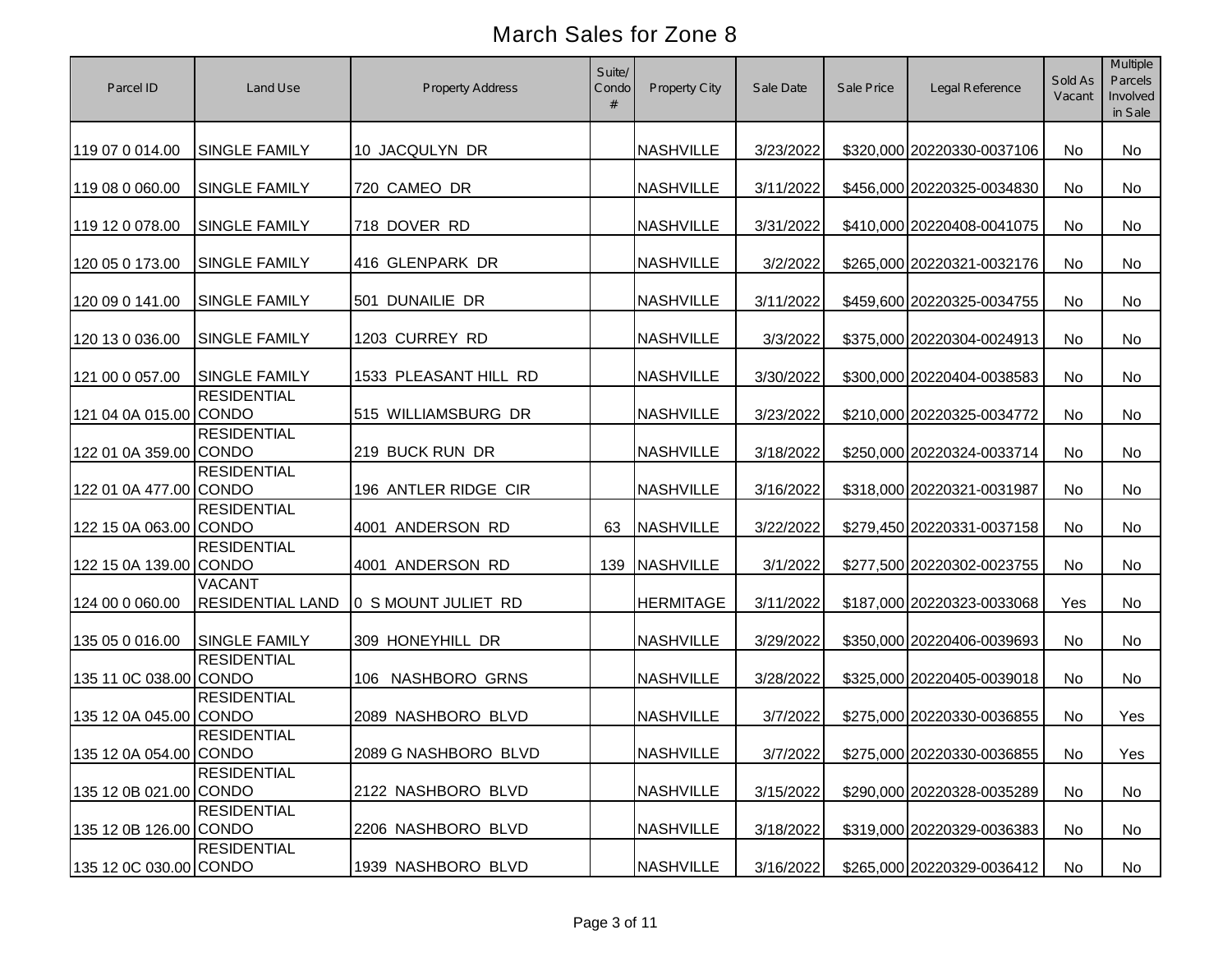| Parcel ID                      | Land Use                                           | <b>Property Address</b>   | Suite/<br>Condo<br># | Property City    | Sale Date | Sale Price | Legal Reference            | Sold As<br>Vacant | Multiple<br>Parcels<br>Involved<br>in Sale |
|--------------------------------|----------------------------------------------------|---------------------------|----------------------|------------------|-----------|------------|----------------------------|-------------------|--------------------------------------------|
| 135 12 0F 031.00 CONDO         | <b>RESIDENTIAL</b>                                 | 1365 NASHBORO BLVD        |                      | <b>NASHVILLE</b> | 3/25/2022 |            | \$465,000 20220408-0041441 | No                | No                                         |
| 135 12 0F 031.00 CONDO         | <b>RESIDENTIAL</b>                                 | NASHBORO BLVD<br>1365     |                      | <b>NASHVILLE</b> | 3/31/2022 |            | \$600,000 20220204-0013448 | No                | Yes                                        |
| 135 12 0F 034.00 CONDO         | <b>RESIDENTIAL</b>                                 | NASHBORO BLVD<br>1359     |                      | <b>NASHVILLE</b> | 3/15/2022 |            | \$400,000 20220408-0041442 | No                | No                                         |
| 135 12 0F 035.00 CONDO         | <b>RESIDENTIAL</b>                                 | NASHBORO BLVD<br>1357     |                      | <b>NASHVILLE</b> | 3/7/2022  |            | \$430,000 20220316-0030273 | No                | No                                         |
|                                | <b>VACANT</b><br>135 12 0F 037.00 RESIDENTIAL LAND | 1353<br>NASHBORO BLVD     |                      | <b>NASHVILLE</b> | 3/8/2022  |            | \$225,000 20220324-0033998 | Yes               | No                                         |
| 135 14 0A 137.00 SINGLE FAMILY |                                                    | 505 BLACK MOUNTAIN CT     |                      | <b>ANTIOCH</b>   | 3/17/2022 |            | \$280,000 20220322-0032530 | No                | No                                         |
| 135 14 0B 082.00 SINGLE FAMILY |                                                    | 1712 OLIVE CIR            |                      | <b>NASHVILLE</b> | 3/14/2022 |            | \$380,000 20220323-0033158 | No                | No                                         |
| 135 16 0 031.00                | <b>SINGLE FAMILY</b>                               | 2613 SAILBOAT CT          |                      | <b>NASHVILLE</b> | 3/23/2022 |            | \$404,000 20220331-0037661 | No                | No                                         |
| 135 16 0A 073.00 SINGLE FAMILY |                                                    | 2621 SOMERSET DR          |                      | <b>NASHVILLE</b> | 3/10/2022 |            | \$280,000 20220314-0029382 | No                | No                                         |
| 135 16 0A 096.00 SINGLE FAMILY |                                                    | 2540 SOMERSET DR          |                      | <b>NASHVILLE</b> | 3/8/2022  |            | \$410,000 20220314-0029670 | No                | No                                         |
| 135 16 0B 033.00 CONDO         | <b>RESIDENTIAL</b>                                 | 468 FLINTLOCK CT          |                      | <b>NASHVILLE</b> | 3/18/2022 |            | \$255,000 20220329-0036372 | No                | No                                         |
| 135 16 0B 130.00 CONDO         | <b>RESIDENTIAL</b>                                 | 662 FLINTLOCK CT          |                      | <b>NASHVILLE</b> | 3/4/2022  |            | \$263,000 20220314-0029185 | No                | No                                         |
| 136 03 0C 113.00 SINGLE FAMILY |                                                    | 3731 COLONIAL HERITAGE DR |                      | <b>NASHVILLE</b> | 3/23/2022 |            | \$400,000 20220401-0038303 | No                | No                                         |
| 136 05 0A 095.00 SINGLE FAMILY |                                                    | 3225 DEMETROS CT          |                      | <b>NASHVILLE</b> | 3/22/2022 |            | \$445,000 20220408-0041344 | No                | No                                         |
| 136 06 0 031.00                | SINGLE FAMILY                                      | 3798 PRIEST LAKE DR       |                      | <b>NASHVILLE</b> | 3/15/2022 |            | \$996,410 20220329-0036477 | No                | Yes                                        |
| 136 07 0 088.00                | <b>SINGLE FAMILY</b>                               | 131 DEL CREST DR          |                      | <b>NASHVILLE</b> | 3/24/2022 |            | \$465,000 20220412-0041911 | No                | No                                         |
| 136 10 0 010.00 SINGLE FAMILY  |                                                    | 3736 PRIEST LAKE DR       |                      | <b>NASHVILLE</b> | 3/4/2022  |            | \$451,400 20220314-0029543 | No                | No                                         |
| 136 10 0 093.00                | SINGLE FAMILY                                      | 3505 LANAWOOD DR          |                      | <b>NASHVILLE</b> | 3/4/2022  |            | \$426,900 20220309-0027120 | No                | No                                         |
| 136 10 0A 041.00 CONDO         | <b>RESIDENTIAL</b>                                 | 2838 LAKE FOREST DR       |                      | <b>NASHVILLE</b> | 3/10/2022 |            | \$140,000 20220321-0031993 | No                | No                                         |
| 136 10 0A 041.00 CONDO         | <b>RESIDENTIAL</b>                                 | 2838 LAKE FOREST DR       |                      | <b>NASHVILLE</b> | 3/10/2022 |            | \$190,623 20220328-0035484 | No                | No                                         |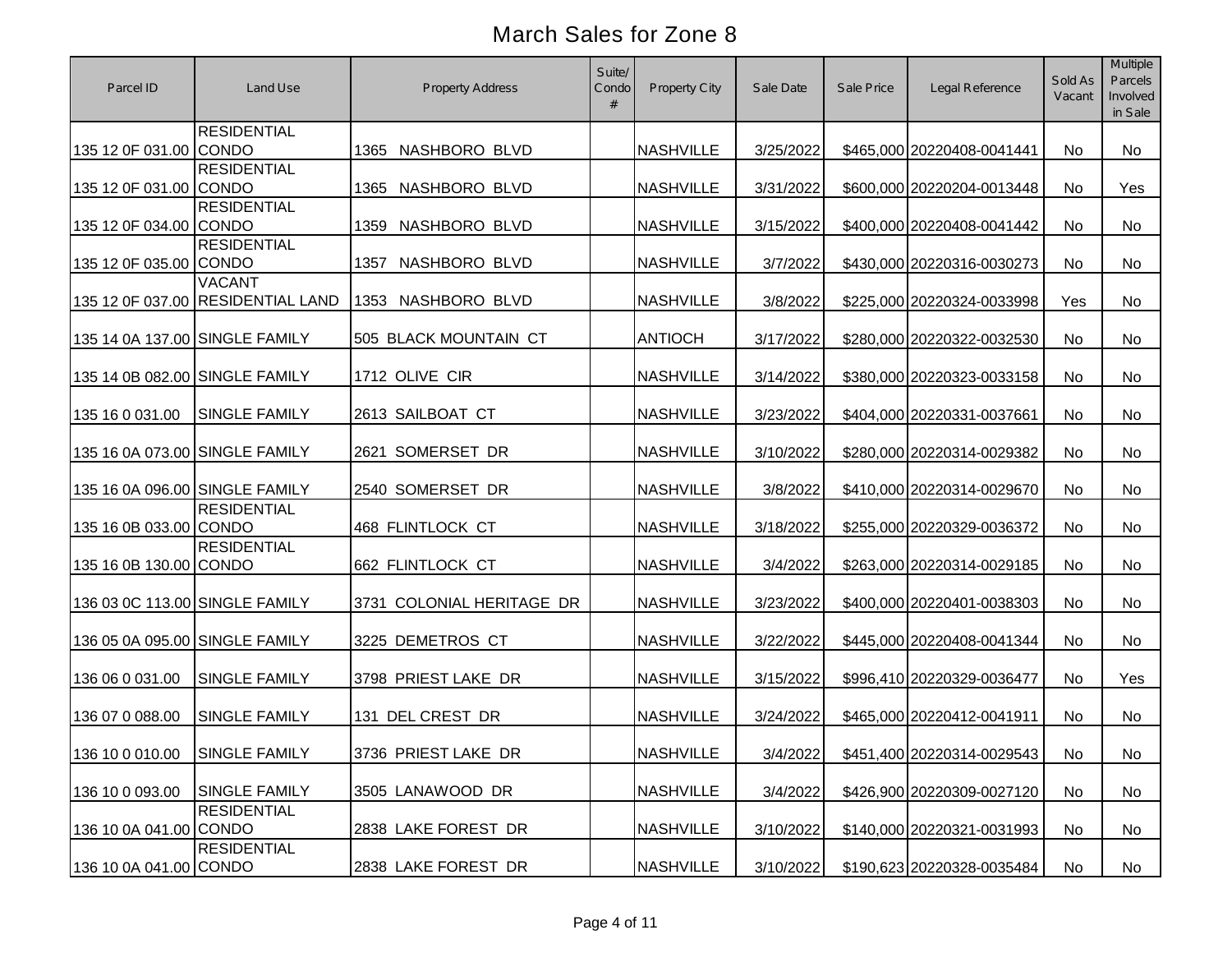| Parcel ID                      | Land Use                           | Property Address       | Suite/<br>Condo | <b>Property City</b> | Sale Date | Sale Price | Legal Reference                        | Sold As<br>Vacant | <b>Multiple</b><br>Parcels<br>Involved<br>in Sale |
|--------------------------------|------------------------------------|------------------------|-----------------|----------------------|-----------|------------|----------------------------------------|-------------------|---------------------------------------------------|
| 136 10 0B 045.00 CONDO         | <b>RESIDENTIAL</b>                 | 3532 SENECA FOREST DR  |                 | <b>NASHVILLE</b>     | 3/23/2022 |            | \$205,000 20220331-0037149             | No                | No                                                |
| 136 14 0 097.00                | <b>SINGLE FAMILY</b>               | 3004 RUNABOUT DR       |                 | <b>NASHVILLE</b>     | 3/15/2022 |            | \$285,000 20220331-0037169             | No                | No                                                |
| 136 14 0 097.00                | <b>SINGLE FAMILY</b>               | 3004 RUNABOUT DR       |                 | <b>NASHVILLE</b>     | 3/15/2022 |            | \$250,000 20220323-0033534             | No                | No                                                |
| 136 15 0A 040.00 CONDO         | <b>RESIDENTIAL</b>                 | 3405 OLD ANDERSON RD   | 314             | ANTIOCH              | 3/14/2022 |            | \$290,000 20220330-0037136             | No                | No                                                |
| 136 15 0B 161.00 CONDO         | <b>RESIDENTIAL</b>                 | 3401 ANDERSON RD       | 111             | <b>ANTIOCH</b>       | 3/10/2022 |            | \$245,000 20220314-0029718             | No                | <b>No</b>                                         |
| 137 04 0B 019.00 SINGLE FAMILY |                                    | 2252 ARBOR POINTE WAY  |                 | <b>HERMITAGE</b>     | 3/2/2022  |            | \$592,000 20220311-0028332             | No                | <b>No</b>                                         |
| 137 13 0A 053.00 SINGLE FAMILY |                                    | 3345 MILBRIDGE DR      |                 | <b>ANTIOCH</b>       | 3/18/2022 |            | \$360,000 20220328-0035684             | No                | <b>No</b>                                         |
| 137 13 0A 068.00 SINGLE FAMILY |                                    | 3925 WATERFORD WAY     |                 | <b>ANTIOCH</b>       | 3/11/2022 |            | \$330,000 20220324-0033906             | No                | <b>No</b>                                         |
| 137 13 0A 068.00 SINGLE FAMILY |                                    | 3925 WATERFORD WAY     |                 | <b>ANTIOCH</b>       | 3/11/2022 |            | \$332,000 20220401-0037979             | No                | <b>No</b>                                         |
| 138 00 0 024.00                | <b>VACANT RURAL</b><br><b>LAND</b> | 0 COUCHVILLE PIKE      |                 | <b>HERMITAGE</b>     | 3/31/2022 |            | \$1,075,000 20220404-0038331           | Yes               | Yes                                               |
| 138 00 0 124.00                | <b>VACANT RURAL</b><br><b>LAND</b> | 0 S MOUNT JULIET RD    |                 | <b>HERMITAGE</b>     |           |            | 3/31/2022 \$1,075,000 20220404-0038331 | Yes               | Yes                                               |
| 148 03 0 101.00                | SINGLE FAMILY                      | 126 CHEROKEE CT        |                 | <b>ANTIOCH</b>       | 3/4/2022  |            | \$210,000 20220307-0025338             | No                | <b>No</b>                                         |
| 148 08 0 072.00                | <b>SINGLE FAMILY</b>               | 829 OAKWOOD TERRACE DR |                 | <b>ANTIOCH</b>       | 3/4/2022  |            | \$275,000 20220316-0030339             | No                | No                                                |
| 148 12 0 146.00                | SINGLE FAMILY                      | 4664 FANNING DR        |                 | <b>ANTIOCH</b>       | 3/30/2022 |            | \$206,000 20220401-0037882             | No                | No                                                |
| 148 12 0 241.00                | <b>SINGLE FAMILY</b>               | 4709 TERRAGON TRL      |                 | <b>ANTIOCH</b>       | 3/28/2022 |            | \$350,000 20220302-0023911             | No                | <b>No</b>                                         |
| 149 00 0 392.00                | <b>SINGLE FAMILY</b>               | 2406 UNA ANTIOCH PIKE  |                 | <b>ANTIOCH</b>       | 3/31/2022 |            | \$469,900 20220407-0040422             | No                | No                                                |
| 149 01 0A 017.00 SINGLE FAMILY |                                    | 2133 MULLEN CIR        |                 | <b>NASHVILLE</b>     | 3/4/2022  |            | \$306,000 20220307-0025333             | No                | No                                                |
| 149 01 0B 009.00 SINGLE FAMILY |                                    | 4613 BILLINGSGATE RD   |                 | <b>ANTIOCH</b>       | 3/29/2022 |            | \$450,000 20220406-0039741             | No                | No                                                |
| 149 02 0A 048.00 SINGLE FAMILY |                                    | 1201 LAMBETH WAY       |                 | <b>ANTIOCH</b>       | 3/30/2022 |            | \$277,000 20220404-0038487             | No                | No                                                |
| 149 02 0B 061.00 SINGLE FAMILY |                                    | 705 KNIGHTSBRIDGE WAY  |                 | <b>ANTIOCH</b>       | 3/7/2022  |            | \$310,000 20220314-0029715             | No                | No                                                |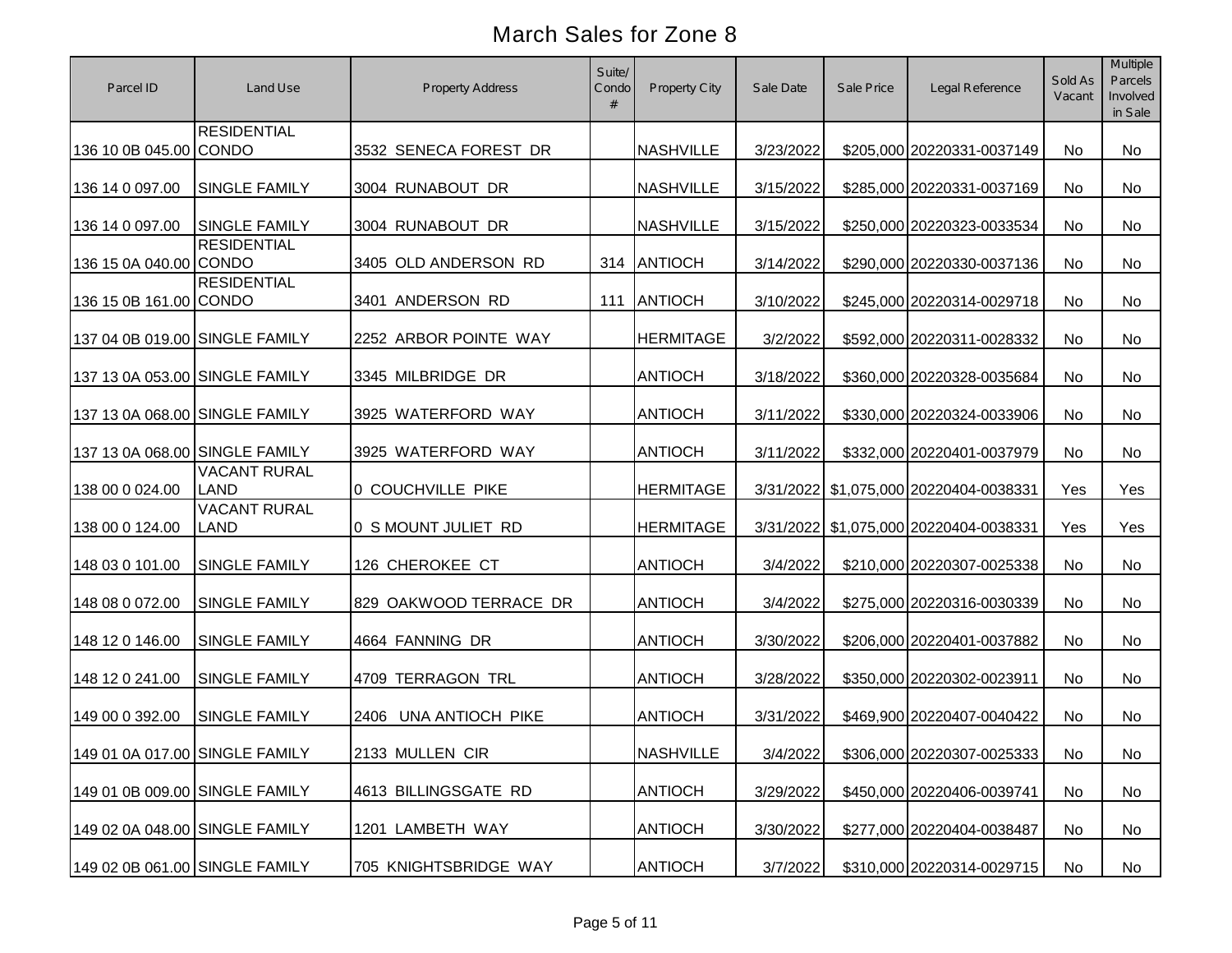| Parcel ID                      | Land Use                                           | <b>Property Address</b>                                | Suite/<br>Condo<br># | Property City    | Sale Date | Sale Price | Legal Reference            | Sold As<br>Vacant | Multiple<br>Parcels<br>Involved<br>in Sale |
|--------------------------------|----------------------------------------------------|--------------------------------------------------------|----------------------|------------------|-----------|------------|----------------------------|-------------------|--------------------------------------------|
| 149 02 0D 007.00 SINGLE FAMILY |                                                    | 404 LONDON CT                                          |                      | <b>ANTIOCH</b>   | 3/18/2022 |            | \$415,000 20220405-0038989 | No                | No                                         |
| 149 03 0A 065.00 SINGLE FAMILY |                                                    | 2612 OAK FOREST DR                                     |                      | <b>ANTIOCH</b>   | 3/7/2022  |            | \$435,000 20220316-0030313 | No                | No                                         |
| 149 03 0K 010.00 CONDO         | <b>RESIDENTIAL</b>                                 | 2656 LAKEVILLA DR                                      | 10                   | <b>NASHVILLE</b> | 3/10/2022 |            | \$399,900 20220316-0030867 | No                | No                                         |
| 149 03 0K 013.00 CONDO         | <b>RESIDENTIAL</b>                                 | 2656 LAKEVILLA DR                                      | 13                   | <b>NASHVILLE</b> | 3/9/2022  |            | \$399,999 20220318-0031566 | No                | No                                         |
| 149 05 0 052.00                | SINGLE FAMILY                                      | 4781 APOLLO DR                                         |                      | <b>ANTIOCH</b>   | 3/11/2022 |            | \$355,000 20220330-0036828 | No                | No                                         |
| 149 06 0 140.00                | <b>SINGLE FAMILY</b>                               | 2544 JOHNSON RIDGE RD                                  |                      | <b>ANTIOCH</b>   | 3/18/2022 |            | \$355,000 20220401-0037766 | No                | No                                         |
| 149 06 0 187.00                | <b>DUPLEX</b>                                      | 2512 JOHNSON RIDGE RD                                  |                      | <b>ANTIOCH</b>   | 3/15/2022 |            | \$335,000 20220325-0034775 | No                | No                                         |
| 149 07 0A 117.00 SINGLE FAMILY |                                                    | 629 CADOGAN CT                                         |                      | <b>ANTIOCH</b>   | 3/3/2022  |            | \$60,000 20220308-0025990  | No                | No                                         |
| 149 07 0A 121.00 SINGLE FAMILY |                                                    | 620 CADOGAN CT                                         |                      | <b>ANTIOCH</b>   | 3/29/2022 |            | \$296,500 20220414-0043256 | No                | No                                         |
| 149 07 0E 068.00 CONDO         | <b>RESIDENTIAL</b>                                 | 1534 SMOKETREE RD                                      |                      | <b>ANTIOCH</b>   | 3/24/2022 |            | \$262,400 20211207-0162143 | Yes               | Yes                                        |
| 149 09 0 121.00                | <b>SINGLE FAMILY</b>                               | 4737 APOLLO DR                                         |                      | <b>ANTIOCH</b>   | 3/4/2022  |            | \$310,000 20220308-0026416 | No                | No                                         |
| 149 11 0A 006.00 SINGLE FAMILY |                                                    | 1108 RURAL HILL RD                                     |                      | <b>ANTIOCH</b>   | 3/3/2022  |            | \$220,000 20220314-0029600 | No                | No                                         |
| 149 11 0A 008.00 SINGLE FAMILY |                                                    | 1104 RURAL HILL RD                                     |                      | <b>ANTIOCH</b>   | 3/9/2022  |            | \$300,700 20220322-0032849 | No                | No                                         |
|                                | <b>VACANT</b><br>149 15 0A 169.00 RESIDENTIAL LAND | 913 MULBERRY HILL PL                                   |                      | <b>ANTIOCH</b>   | 3/4/2022  |            | \$59,834 20220307-0025498  | Yes               | No                                         |
|                                | <b>VACANT</b><br>149 15 0A 176.00 RESIDENTIAL LAND | MULBERRY HILL PL<br>941                                |                      | <b>ANTIOCH</b>   | 3/4/2022  |            | \$59,834 20220307-0025493  | Yes               | No                                         |
|                                | <b>VACANT</b><br>149 15 0A 177.00 RESIDENTIAL LAND | 945 MULBERRY HILL PL                                   |                      | <b>ANTIOCH</b>   | 3/3/2022  |            | \$59,834 20220307-0025486  | Yes               | No                                         |
|                                | <b>VACANT</b>                                      | 149 15 0A 178.00 RESIDENTIAL LAND 949 MULBERRY HILL PL |                      | <b>ANTIOCH</b>   | 3/4/2022  |            | \$59,834 20220307-0025490  | Yes               | No                                         |
| 149 15 0A 244.00 SINGLE FAMILY |                                                    | 1601 BRIDGECREST DR                                    |                      | <b>ANTIOCH</b>   | 3/15/2022 |            | \$464,500 20220316-0030613 | No                | No                                         |
| 149 15 0A 269.00 SINGLE FAMILY |                                                    | 1668 BRIDGECREST DR                                    |                      | <b>ANTIOCH</b>   | 3/24/2022 |            | \$465,000 20220404-0038349 | No                | No                                         |
| 149 15 0A 273.00 SINGLE FAMILY |                                                    | 1652 BRIDGECREST DR                                    |                      | <b>ANTIOCH</b>   | 3/31/2022 |            | \$305,000 20220404-0038353 | No                | No                                         |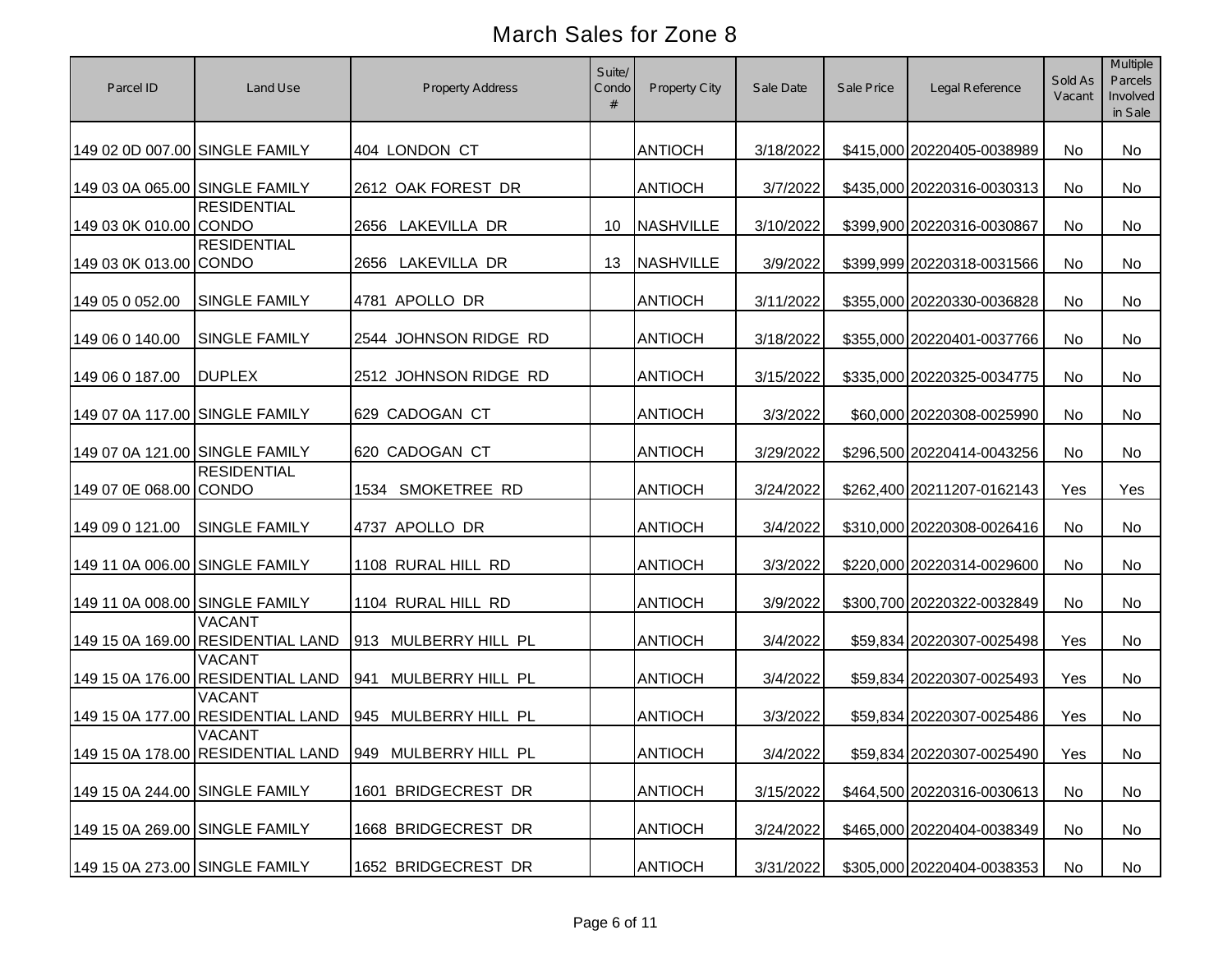| Parcel ID                      | Land Use             | <b>Property Address</b> | Suite/<br>Condo | <b>Property City</b> | Sale Date | Sale Price | Legal Reference            | Sold As<br>Vacant | Multiple<br>Parcels<br>Involved<br>in Sale |
|--------------------------------|----------------------|-------------------------|-----------------|----------------------|-----------|------------|----------------------------|-------------------|--------------------------------------------|
| 149 15 0A 398.00 SINGLE FAMILY |                      | 3100 BROMLEY WAY        |                 | <b>ANTIOCH</b>       | 3/30/2022 |            | \$481,600 20220406-0039982 | No                | No                                         |
| 149 15 0B 021.00 CONDO         | <b>RESIDENTIAL</b>   | 1515 BRIDGECREST DR     | 205             | <b>ANTIOCH</b>       | 3/17/2022 |            | \$290,000 20220406-0040053 | No                | No                                         |
| 150 01 0 015.00                | SINGLE FAMILY        | 2718 PRIEST LAKE DR     |                 | <b>NASHVILLE</b>     | 3/2/2022  |            | \$380,000 20220311-0028749 | No                | No                                         |
| 150 01 0 278.00                | SINGLE FAMILY        | 2916 CHERRY HILLS DR    |                 | <b>ANTIOCH</b>       | 3/25/2022 |            | \$355,000 20220401-0037871 | No                | No                                         |
| 150 02 0 063.00                | SINGLE FAMILY        | 545 MOSS LANDING DR     |                 | <b>ANTIOCH</b>       | 3/17/2022 |            | \$244,925 20220323-0033207 | No                | No                                         |
| 150 03 0 127.00                | <b>ZERO LOT LINE</b> | 3100 JUSTIN TOWNE CT    |                 | <b>ANTIOCH</b>       | 3/10/2022 |            | \$250,000 20220324-0034049 | No                | No                                         |
| 150 03 0 266.00                | <b>ZERO LOT LINE</b> | 2921 SHEANA WAY         |                 | <b>ANTIOCH</b>       | 3/3/2022  |            | \$246,000 20220311-0028861 | No                | No                                         |
| 150 03 0 295.00                | SINGLE FAMILY        | 905 HILLSHIRE CT        |                 | <b>ANTIOCH</b>       | 3/23/2022 |            | \$330,000 20220328-0035178 | No                | No                                         |
| 150 05 0 062.00                | SINGLE FAMILY        | 2930 ANDERSON RD        |                 | <b>NASHVILLE</b>     | 3/11/2022 |            | \$291,000 20220321-0032354 | No                | No                                         |
| 150 05 0 337.00                | ZERO LOT LINE        | 3227 LUANN DR           |                 | <b>ANTIOCH</b>       | 3/24/2022 |            | \$255,000 20220411-0041558 | No                | No                                         |
| 150 07 0 447.00                | ZERO LOT LINE        | 3356 OAK TREES CT       |                 | <b>ANTIOCH</b>       | 3/30/2022 |            | \$217,800 20220412-0042209 | No                | No                                         |
| 150 07 0 452.00                | ZERO LOT LINE        | 3404 DORISWOOD CT       |                 | <b>ANTIOCH</b>       | 3/18/2022 |            | \$234,500 20220328-0035354 | No                | No                                         |
| 150 08 0 071.00                | SINGLE FAMILY        | 1104 SEBETHA CT         |                 | <b>ANTIOCH</b>       | 3/8/2022  |            | \$310,000 20220330-0036902 | No                | No                                         |
| 150 09 0 178.00                | SINGLE FAMILY        | 300 CEDARCLIFF RD       |                 | <b>ANTIOCH</b>       | 3/1/2022  |            | \$385,000 20220310-0027751 | No                | No                                         |
| 150 09 0B 006.00 SINGLE FAMILY |                      | 713 KAEDEN POINTE CT    |                 | <b>ANTIOCH</b>       | 3/16/2022 |            | \$367,000 20220330-0036510 | No                | No                                         |
| 150 09 0B 510.00 CONDO         | <b>RESIDENTIAL</b>   | 510 FOREST POINTE PL    |                 | <b>ANTIOCH</b>       | 3/11/2022 |            | \$95,000 20220323-0033465  | No                | No                                         |
| 150 10 0 007.00 SINGLE FAMILY  |                      | 109 CEDARCROFT CT       |                 | <b>ANTIOCH</b>       | 3/16/2022 |            | \$292,900 20220325-0034793 | No                | No                                         |
| 150 11 0 074.00                | <b>SINGLE FAMILY</b> | 3308 NEW TOWNE RD       |                 | <b>ANTIOCH</b>       | 3/23/2022 |            | \$315,000 20220329-0036323 | No                | No                                         |
| 150 11 0 198.00                | <b>SINGLE FAMILY</b> | 509 SPRING GARDEN CT    |                 | <b>ANTIOCH</b>       | 3/22/2022 |            | \$340,000 20220330-0036774 | No                | No                                         |
| 150 12 0A 205.00 SINGLE FAMILY |                      | 3612 DOVE CREEK RD      |                 | <b>ANTIOCH</b>       | 3/10/2022 |            | \$470,000 20220314-0029688 | No                | No                                         |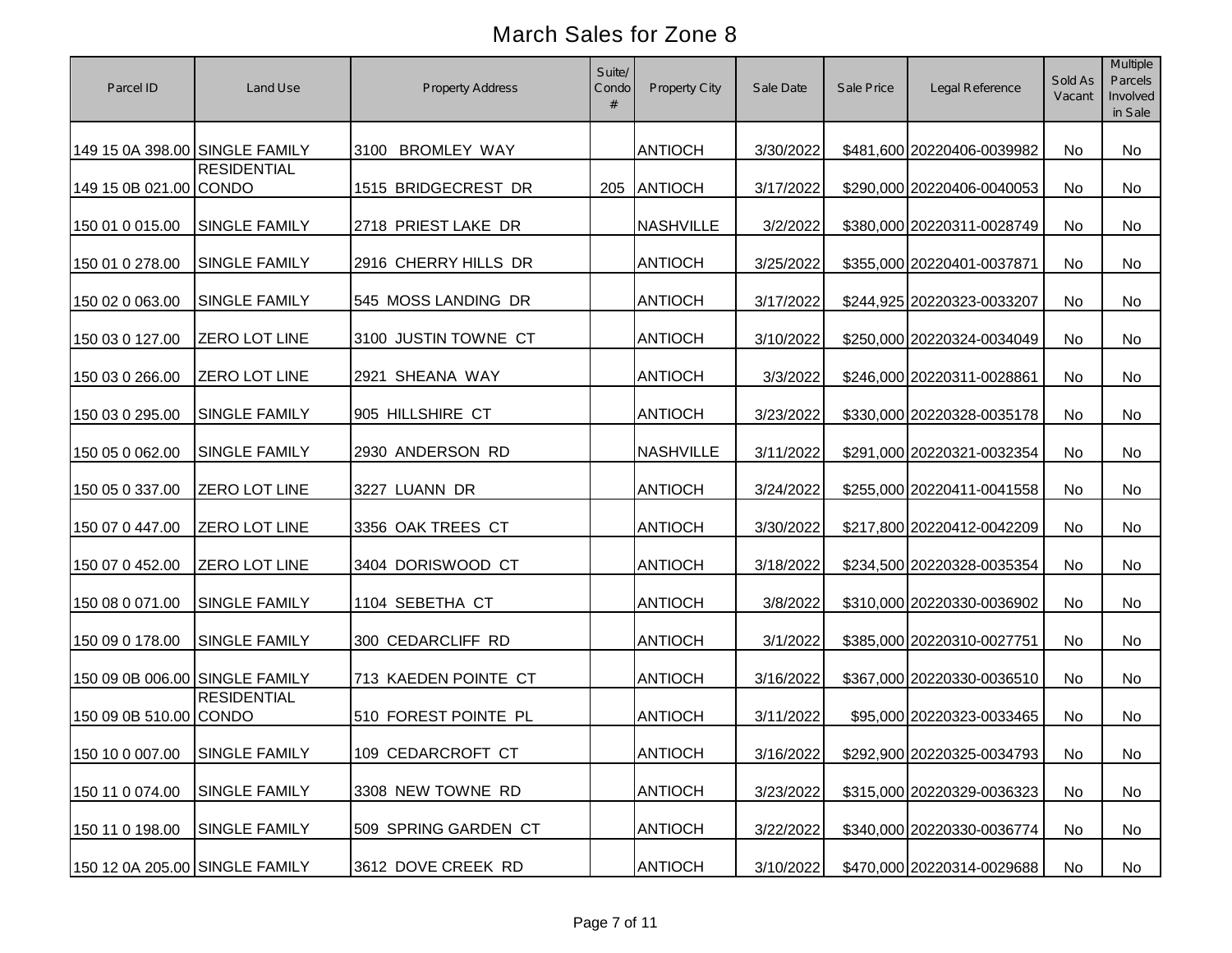| Parcel ID                      | Land Use           | <b>Property Address</b>     | Suite/<br>Condo<br># | Property City  | Sale Date | Sale Price | Legal Reference            | Sold As<br>Vacant | Multiple<br>Parcels<br>Involved<br>in Sale |
|--------------------------------|--------------------|-----------------------------|----------------------|----------------|-----------|------------|----------------------------|-------------------|--------------------------------------------|
| 150 14 0D 105.00 SINGLE FAMILY |                    | 5016 ARROGATE DR            |                      | <b>ANTIOCH</b> | 3/11/2022 |            | \$448,000 20220323-0033507 | No                | No                                         |
| 151 01 0A 035.00 SINGLE FAMILY |                    | 3613 BURWICK PL             |                      | <b>ANTIOCH</b> | 3/11/2022 |            | \$339,426 20220407-0040144 | No                | No                                         |
| 151 09 0B 020.00 SINGLE FAMILY |                    | 5241 SUNSAIL DR             |                      | <b>ANTIOCH</b> | 3/16/2022 |            | \$400,000 20220328-0035380 | No                | No                                         |
| 151 10 0A 023.00 SINGLE FAMILY |                    | 7567 W WINCHESTER DR        |                      | <b>ANTIOCH</b> | 3/9/2022  |            | \$298,000 20220328-0035069 | No                | No                                         |
| 151 10 0A 082.00 SINGLE FAMILY |                    | 7401 E WINCHESTER DR        |                      | <b>ANTIOCH</b> | 3/11/2022 |            | \$385,000 20220325-0034970 | No                | No                                         |
| 151 10 0A 093.00 SINGLE FAMILY |                    | 7400 E WINCHESTER DR        |                      | <b>ANTIOCH</b> | 3/30/2022 |            | \$382,000 20220408-0041010 | No                | No                                         |
| 163 04 0A 342.00 CONDO         | <b>RESIDENTIAL</b> | 3001 HAMILTON CHURCH RD     | 342                  | ANTIOCH        | 3/21/2022 |            | \$267,000 20220330-0036896 | No                | No                                         |
| 163 04 0A 420.00 CONDO         | <b>RESIDENTIAL</b> | 3001 HAMILTON CHURCH RD     | 420                  | <b>ANTIOCH</b> | 3/14/2022 |            | \$250,000 20220325-0034875 | No                | No                                         |
| 163 05 0B 135.00 CONDO         | <b>RESIDENTIAL</b> | 5170 HICKORY HOLLOW PKWY    | 185                  | <b>ANTIOCH</b> | 3/29/2022 |            | \$222,200 20220405-0039437 | No                | No                                         |
| 163 07 0A 022.00 SINGLE FAMILY |                    | 1410 EAGLE VIEW BLVD        |                      | <b>ANTIOCH</b> | 3/24/2022 |            | \$385,000 20220331-0037561 | No                | No                                         |
| 163 07 0A 140.00 SINGLE FAMILY |                    | 1827 WILD OAKS CT           |                      | <b>ANTIOCH</b> | 3/4/2022  |            | \$290,000 20220314-0029139 | No                | No                                         |
| 163 11 0A 025.00 CONDO         | <b>RESIDENTIAL</b> | 224 HICKORY FORGE DR        |                      | <b>ANTIOCH</b> | 3/31/2022 |            | \$220,000 20220407-0040357 | No                | No                                         |
| 164 01 0A 015.00 SINGLE FAMILY |                    | 3709 HAMILTON CHURCH RD     |                      | <b>ANTIOCH</b> | 3/14/2022 |            | \$436,000 20220323-0033397 | <b>No</b>         | No                                         |
| 164 03 0D 149.00 CONDO         | <b>RESIDENTIAL</b> | 3063 TALISMAN WAY           |                      | <b>ANTIOCH</b> | 3/31/2022 |            | \$295,200 20220401-0037901 | No                | No                                         |
| 164 03 0D 150.00 CONDO         | <b>RESIDENTIAL</b> | 3065<br><b>TALISMAN WAY</b> |                      | <b>ANTIOCH</b> | 3/31/2022 |            | \$282,540 20220401-0037914 | No                | No                                         |
| 164 03 0D 151.00 CONDO         | <b>RESIDENTIAL</b> | <b>TALISMAN WAY</b><br>3067 |                      | <b>ANTIOCH</b> | 3/30/2022 |            | \$295,200 20220406-0039786 | <b>No</b>         | No                                         |
| 164 04 0C 024.00 SINGLE FAMILY |                    | 7325 MARONEY DR             |                      | <b>ANTIOCH</b> | 3/9/2022  |            | \$420,000 20220323-0033404 | No                | No                                         |
| 164 06 0B 053.00 CONDO         | <b>RESIDENTIAL</b> | 607 BRADBURN VILLAGE CIR    |                      | <b>ANTIOCH</b> | 3/25/2022 |            | \$265,000 20220405-0039291 | No                | No                                         |
| 164 06 0B 098.00 CONDO         | <b>RESIDENTIAL</b> | 500 BRADBURN VILLAGE CIR    |                      | <b>ANTIOCH</b> | 3/12/2022 |            | \$252,400 20220323-0033687 | No                | No                                         |
| 164 06 0B 103.00 CONDO         | <b>RESIDENTIAL</b> | 621 BRADBURN VILLAGE CIR    |                      | <b>ANTIOCH</b> | 3/15/2022 |            | \$265,000 20220316-0030542 | No                | No                                         |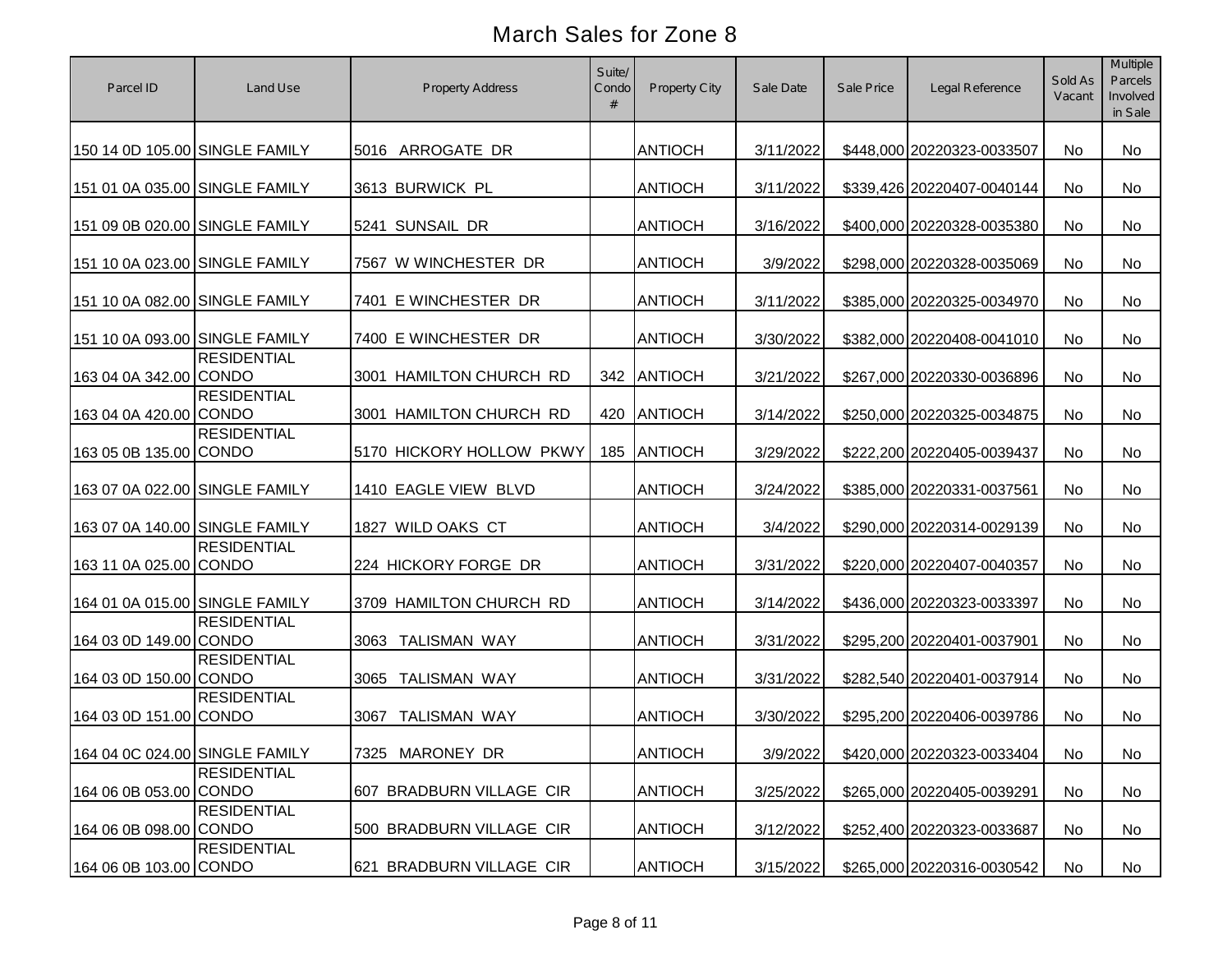| Parcel ID                      | Land Use             | <b>Property Address</b>            | Suite/<br>Condo<br># | <b>Property City</b> | Sale Date | Sale Price | Legal Reference            | Sold As<br>Vacant | Multiple<br>Parcels<br>Involved<br>in Sale |
|--------------------------------|----------------------|------------------------------------|----------------------|----------------------|-----------|------------|----------------------------|-------------------|--------------------------------------------|
| 164 06 0D 288.00 CONDO         | <b>RESIDENTIAL</b>   | 1040 BRADBURN VILLAGE DR           |                      | <b>ANTIOCH</b>       | 3/24/2022 |            | \$299,690 20220401-0037921 | No                | No                                         |
| 164 06 0D 289.00 CONDO         | <b>RESIDENTIAL</b>   | BRADBURN VILLAGE DR<br>1038        |                      | <b>ANTIOCH</b>       | 3/21/2022 |            | \$257,690 20220331-0037284 | No                | No                                         |
| 164 06 0D 290.00 CONDO         | <b>RESIDENTIAL</b>   | 1036 BRADBURN VILLAGE DR           |                      | <b>ANTIOCH</b>       | 3/17/2022 |            | \$257,690 20220330-0036679 | No                | No                                         |
| 164 06 0D 291.00 CONDO         | <b>RESIDENTIAL</b>   | <b>BRADBURN VILLAGE DR</b><br>1034 |                      | <b>ANTIOCH</b>       | 3/17/2022 |            | \$272,690 20220324-0033803 | No                | No                                         |
| 164 06 0D 292.00 CONDO         | <b>RESIDENTIAL</b>   | <b>BRADBURN VILLAGE DR</b><br>1032 |                      | <b>ANTIOCH</b>       | 3/16/2022 |            | \$257,690 20220330-0036695 | No                | No                                         |
| 164 06 0D 295.00 CONDO         | <b>RESIDENTIAL</b>   | BRADBURN VILLAGE DR<br>1026        |                      | <b>ANTIOCH</b>       | 3/7/2022  |            | \$257,690 20220322-0032802 | No                | No                                         |
| 164 06 0D 296.00 CONDO         | <b>RESIDENTIAL</b>   | BRADBURN VILLAGE DR<br>1024        |                      | <b>ANTIOCH</b>       | 3/3/2022  |            | \$272,690 20220317-0031021 | No                | <b>No</b>                                  |
| 164 06 0D 298.00 CONDO         | <b>RESIDENTIAL</b>   | <b>BRADBURN VILLAGE DR</b><br>1020 |                      | <b>ANTIOCH</b>       | 3/3/2022  |            | \$257,690 20220309-0026825 | No                | No                                         |
| 164 08 0A 059.00 SINGLE FAMILY |                      | 1136 LAKEWALK DR                   |                      | <b>ANTIOCH</b>       | 3/16/2022 |            | \$322,000 20220408-0041081 | No                | No                                         |
| 164 08 0B 071.00 SINGLE FAMILY |                      | 1424 PRIESTSHORE BAY               |                      | <b>ANTIOCH</b>       | 3/25/2022 |            | \$365,000 20220420-0045379 | No                | No                                         |
| 164 10 0A 018.00 SINGLE FAMILY |                      | 4117 PINEORCHARD PL                |                      | <b>ANTIOCH</b>       | 3/29/2022 |            | \$409,200 20220413-0042535 | No                | No                                         |
| 164 10 0A 023.00 SINGLE FAMILY |                      | 4144 PINEORCHARD PL                |                      | <b>ANTIOCH</b>       | 3/29/2022 |            | \$300,000 20220406-0039735 | No                | No                                         |
| 164 10 0A 190.00 SINGLE FAMILY |                      | 3616 BENTFIELD DR                  |                      | <b>ANTIOCH</b>       | 3/18/2022 |            | \$525,000 20220322-0032660 | No                | No                                         |
| 164 10 0B 019.00 CONDO         | <b>RESIDENTIAL</b>   | 4330 SUMMERCREST BLVD              |                      | 1213 ANTIOCH         | 3/7/2022  |            | \$340,000 20220324-0033911 | No                | No                                         |
| 164 12 0B 061.00 SINGLE FAMILY |                      | 916 POST OAK DR                    |                      | <b>ANTIOCH</b>       | 3/11/2022 |            | \$475,000 20220321-0032388 | No                | No                                         |
| 164 13 0 134.00                | <b>SINGLE FAMILY</b> | 5612 MURPHYWOOD XING               |                      | <b>ANTIOCH</b>       | 3/10/2022 |            | \$318,000 20220322-0032691 | No                | No                                         |
| 164 13 0C 022.00 SINGLE FAMILY |                      | 4137 TREEHAVEN PL                  |                      | <b>ANTIOCH</b>       | 3/21/2022 |            | \$357,945 20220412-0042354 | No                | No                                         |
| 164 13 0C 029.00 SINGLE FAMILY |                      | 4136 TREEHAVEN PL                  |                      | <b>ANTIOCH</b>       | 3/31/2022 |            | \$360,675 20220408-0040980 | No                | No                                         |
| 164 16 0B 047.00 SINGLE FAMILY |                      | 2120 CAREFREE LN                   |                      | <b>ANTIOCH</b>       | 3/14/2022 |            | \$414,000 20220323-0033664 | No                | No                                         |
| 175 01 0 017.00                | <b>SINGLE FAMILY</b> | 709 ANSLEY CT                      |                      | <b>ANTIOCH</b>       | 3/31/2022 |            | \$370,000 20220419-0044958 | No                | No                                         |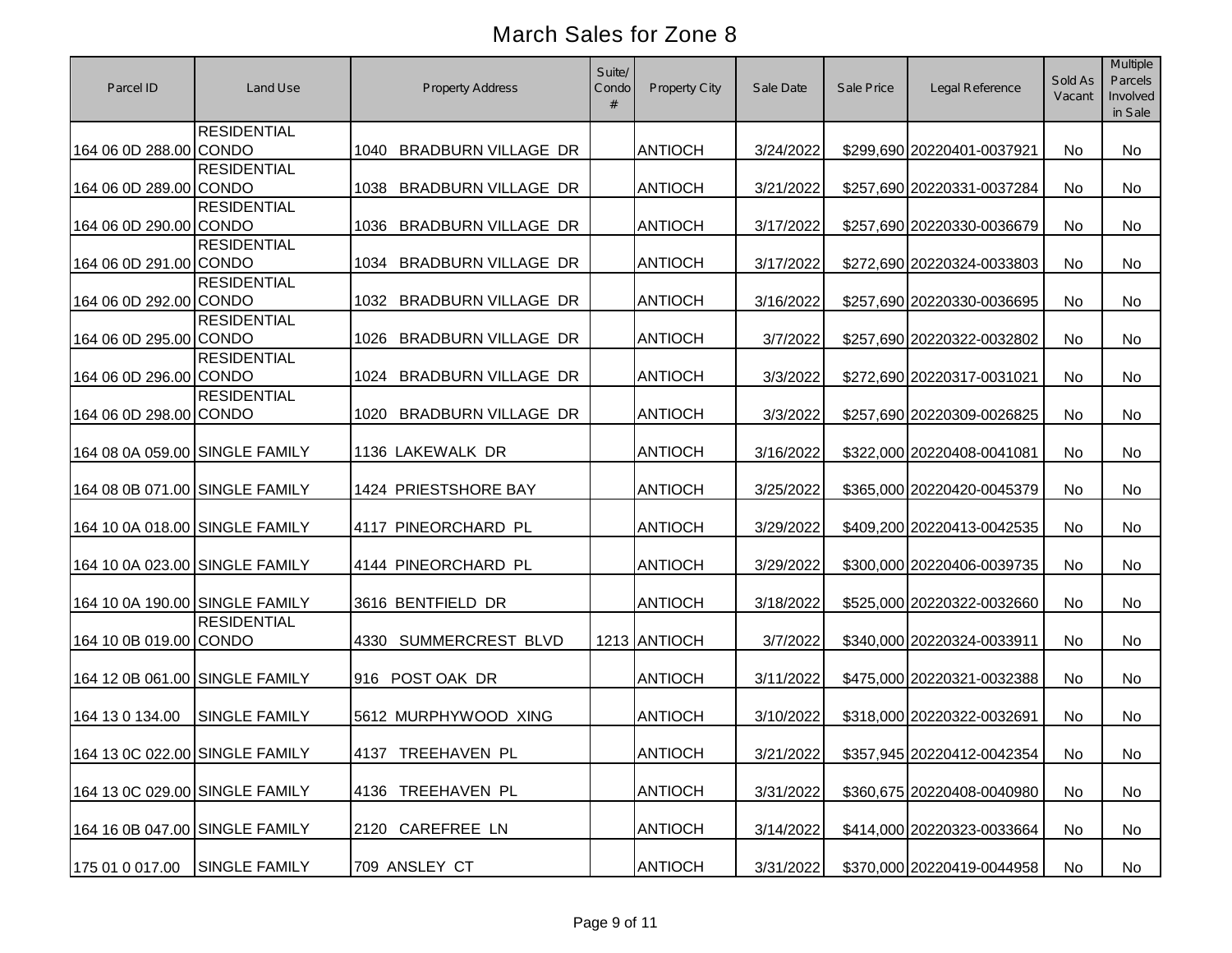| Parcel ID                      | Land Use             | <b>Property Address</b>           | Suite/<br>Condo | <b>Property City</b> | Sale Date | Sale Price | Legal Reference            | Sold As<br>Vacant | Multiple<br>Parcels<br>Involved<br>in Sale |
|--------------------------------|----------------------|-----------------------------------|-----------------|----------------------|-----------|------------|----------------------------|-------------------|--------------------------------------------|
| 175 02 0B 177.00 CONDO         | <b>RESIDENTIAL</b>   | 4161 SADDLECREEK WAY              |                 | <b>ANTIOCH</b>       | 3/8/2022  |            | \$265,000 20220316-0030472 | No                | <b>No</b>                                  |
| 175 02 0E 015.00 CONDO         | <b>RESIDENTIAL</b>   | 1740 SPRUCEDALE DR                |                 | <b>ANTIOCH</b>       | 3/9/2022  |            | \$272,000 20220316-0030467 | No                | <b>No</b>                                  |
| 175 02 0E 039.00 CONDO         | <b>RESIDENTIAL</b>   | 1715 SPRUCEDALE DR                |                 | <b>ANTIOCH</b>       | 3/9/2022  |            | \$265,000 20220316-0030470 | No                | <b>No</b>                                  |
| 175 02 0G 037.00 CONDO         | <b>RESIDENTIAL</b>   | SADDLECREEK WAY<br>4119           |                 | <b>ANTIOCH</b>       | 3/30/2022 |            | \$301,600 20220407-0040138 | No                | No                                         |
| 175 02 0G 086.00 CONDO         | <b>RESIDENTIAL</b>   | 5045 UPPER PARK PL                |                 | <b>ANTIOCH</b>       | 3/31/2022 |            | \$270,000 20220407-0040333 | No                | No                                         |
| 175 06 0A 059.00 SINGLE FAMILY |                      | 1104 SHALLOWBROOK TRL S           |                 | <b>ANTIOCH</b>       | 3/4/2022  |            | \$346,000 20220309-0027106 | No                | <b>No</b>                                  |
| 176 01 0 032.00                | <b>SINGLE FAMILY</b> | 3809 ROUND ROCK DR                |                 | <b>ANTIOCH</b>       | 3/25/2022 |            | \$402,500 20220404-0038328 | No                | No                                         |
| 176 01 0A 085.00 SINGLE FAMILY |                      | 5137 SINGING HILLS DR             |                 | <b>ANTIOCH</b>       | 3/28/2022 |            | \$358,000 20220412-0042444 | No                | <b>No</b>                                  |
| 176 05 0A 037.00 SINGLE FAMILY |                      | 5436 HICKORY WOODS DR             |                 | <b>ANTIOCH</b>       | 3/4/2022  |            | \$285,000 20220307-0025527 | No                | No                                         |
| 176 06 0A 117.00 SINGLE FAMILY |                      | <b>GUNNERS LANDING DR</b><br>7629 |                 | <b>ANTIOCH</b>       | 3/22/2022 |            | \$341,380 20220329-0036212 | No                | No                                         |
| 176 06 0A 124.00 SINGLE FAMILY |                      | <b>GUNNERS LANDING DR</b><br>7608 |                 | <b>ANTIOCH</b>       | 3/25/2022 |            | \$302,695 20220408-0041323 | No                | No                                         |
| 176 06 0A 130.00 SINGLE FAMILY |                      | <b>GUNNERS LANDING DR</b><br>7620 |                 | <b>ANTIOCH</b>       | 3/30/2022 |            | \$302,685 20220406-0039750 | <b>No</b>         | No                                         |
| 176 06 0A 132.00 SINGLE FAMILY |                      | <b>GUNNERS LANDING DR</b><br>7624 |                 | <b>ANTIOCH</b>       | 3/23/2022 |            | \$326,300 20220330-0036800 | No                | No                                         |
| 176 06 0A 133.00 SINGLE FAMILY |                      | <b>GUNNERS LANDING DR</b><br>7626 |                 | <b>ANTIOCH</b>       | 3/30/2022 |            | \$340,380 20220406-0039765 | No                | No                                         |
| 176 06 0A 134.00 SINGLE FAMILY |                      | <b>GUNNERS LANDING DR</b><br>7628 |                 | <b>ANTIOCH</b>       | 3/18/2022 |            | \$346,610 20220328-0035049 | No                | No                                         |
| 176 06 0A 136.00 SINGLE FAMILY |                      | <b>GUNNERS LANDING DR</b><br>7632 |                 | <b>ANTIOCH</b>       | 3/31/2022 |            | \$308,685 20220407-0040321 | No                | No                                         |
| 176 06 0A 137.00 SINGLE FAMILY |                      | 7635 GUNNERS LANDING DR           |                 | <b>ANTIOCH</b>       | 3/31/2022 |            | \$347,380 20220406-0040121 | No                | No                                         |
| 176 06 0A 139.00 SINGLE FAMILY |                      | 7639 GUNNERS LANDING DR           |                 | <b>ANTIOCH</b>       | 3/15/2022 |            | \$348,610 20220323-0033380 | No                | No                                         |
| 176 06 0A 140.00 SINGLE FAMILY |                      | <b>GUNNERS LANDING DR</b><br>7641 |                 | <b>ANTIOCH</b>       | 3/28/2022 |            | \$609,685 20220405-0038995 | No                | No                                         |
| 176 06 0A 141.00 SINGLE FAMILY |                      | 7643 GUNNERS LANDING DR           |                 | <b>ANTIOCH</b>       | 3/29/2022 |            | \$327,300 20220405-0039284 | No                | No                                         |